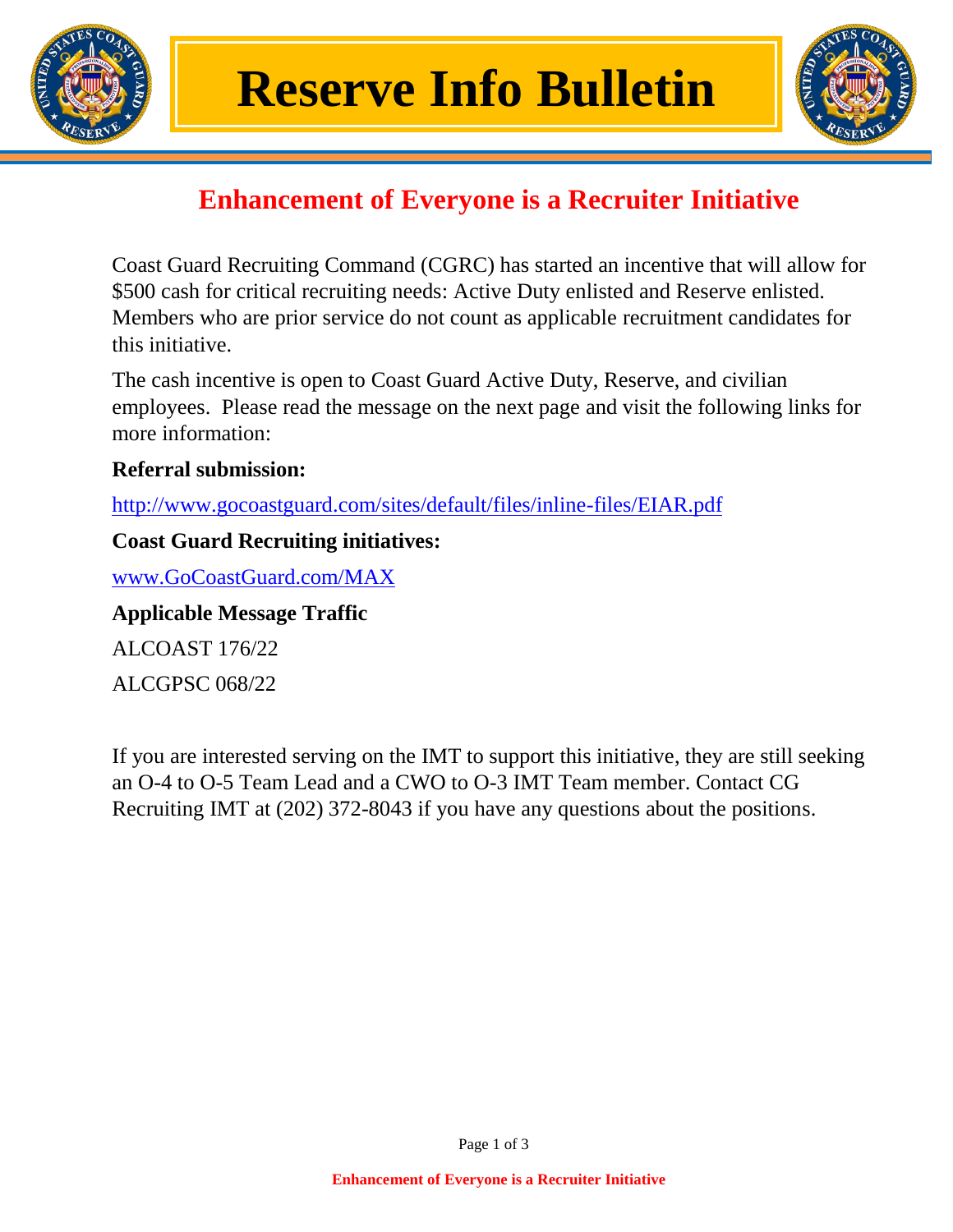

## **Reserve Info Bulletin**



R 031726Z JUN 22 FM COMCOGARD PSC WASHINGTON DC TO ALCGPSC BT UNCLAS ALCGPSC 080/22

SUBJ: RECRUITING INITIATIVE - CONTINUATION AND ENHANCEMENT OF EVERYONE IS A RECRUITER (EIAR)

A. COMDT COGARD WASHINGTON DC 101617Z MAY 22/ALCOAST 175/22, Maximum Efforts to Support Recruiting B. COMDT COGARD WASHINGTON DC 111218Z MAY 22/ALCOAST 176/22, Servicewide Initiatives to Maximize Military Recruiting Efforts C. Everyone is a Recruiter Incentive Program User Guide, PSCINST 1120.1 (series)

1. Per REFs (A) and (B) and effective the date of this message, Everyone is a Recruiter (EIAR) now includes a \$500 cash incentive for the following "critical recruiting needs:"

a. Active Duty (AD) enlisted; and

 b. Reserve enlisted (not prior-service being released from AD). 2. Coast Guard Military and Civilian employees are eligible for the \$500 cash incentive subject to the restrictions in paragraph (6). 3. This message amends the policy contained in REF (C). Incentives will be awarded pursuant to current EIAR Program processes; CG RC will determine eligibility when a lead identified by a referring member starts Recruit Basic Training (i.e. Boot Camp).

4. The single best way to submit referrals is via the email link found within:<http://www.gocoastguard.com/sites/default/files/inline-files/EIAR.pdf> 5. Once a member is deemed eligible, a recruiter will confer with the member to determine their preferred incentive:

 a. Coast Guard Active Duty and Reserve employees may choose either the Commandant's Letter of Commendation Ribbon Bar or a \$500 cash incentive.

 b. Coast Guard Civilian employees may select an official Letter of Commendation and a recommended eight-hour time off award (if eligible) or a \$500 cash incentive. Civilian monetary incentives under this program shall be coordinated through the applicable Civilian Resource Coordinator.

 c. Coast Guard Retirees and Auxiliarists will not be eligible for the \$500 cash incentive but may continue to receive non-monetary incentives contained in REF (C).

6. The following restrictions apply to the \$500 cash incentive:

 a. Personnel serving in a recruiting assignment, or assigned duties which could be perceived as creating a conflict of interest (as determined by CG RC) are ineligible.

 b. Personnel who refer applicants who have previously served in any branch of the armed forces are ineligible.

 c. Incentives will not be awarded unless the new recruit properly acknowledges the referring member by signing the Referral Contact Sheet included in REF (C).

7. All other referrals in accordance with REF (C) remain eligible for non-monetary incentives.

8. Contact info: CG Recruiting IMT (202) 372-8043.

9. Additional information on all CG Recruiting initiatives can be

Page 2 of 3